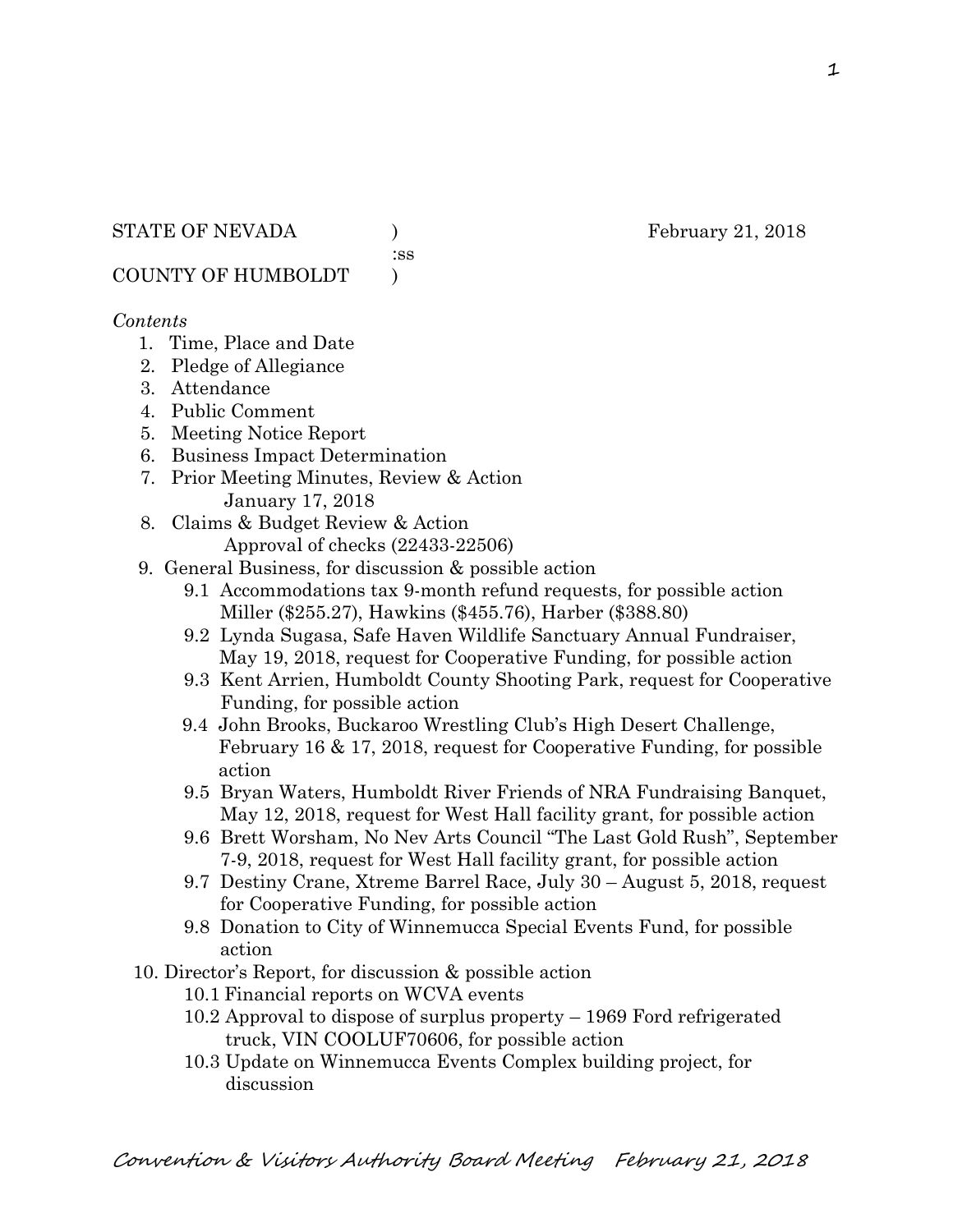- 11. Board Secretary & Counsel Report for discussion & possible action
	- 11.1 Review report for February
	- 11.2 Delinquencies review; request for authorization of disclosure of confidential information of one or more licensees, status of delinquent tax liens & request for city business license action, for discussion & possible action
	- 11.3 Gaming Control Board approval of Run-A-Mucca motorcycle raffle charitable lottery, for information
	- 11.4 Allocation of 2018 Run-A-Mucca charitable lottery proceeds, for discussion & possible action
	- 11.5 Update on electronic marquee project on Joe Mackie Hall, for discussion
- 12. Board Administrator Report, for discussion & possible action
	- 12.1 Financial reports, for discussion
	- 12.2 Approval of WCVA Tentative Budget, year ending June 30, 2019, for possible action
- 13. Other Reports
- 14. Next Meeting Date
- 15. Adjournment

# **MINUTES, FEBRUARY 21, 2018**

- **1. Time, Place and Date.** The Winnemucca Convention and Visitors Authority met in regular session in full conformity with the law at the Winnemucca Convention Center, West Hall, Winnemucca, Nevada at 4:00 pm on Wednesday, February 21, 2018 with Chairman Terry Boyle presiding.
- **2. Pledge of Allegiance.**
- **3. Attendance.** *Convention and Visitors Authority Board Officials Present:* 
	- Terry Boyle Chairman and Motel Representative Brian Stone Vice Chairman and Hotel Representative Jim Billingsley Treasurer and City Representative John Arant Business Representative Ron Cerri County Representative Bill Macdonald Secretary and Counsel Kendall Swensen Board Administrator

*Convention and Visitors Authority Board Officials Absent:*  None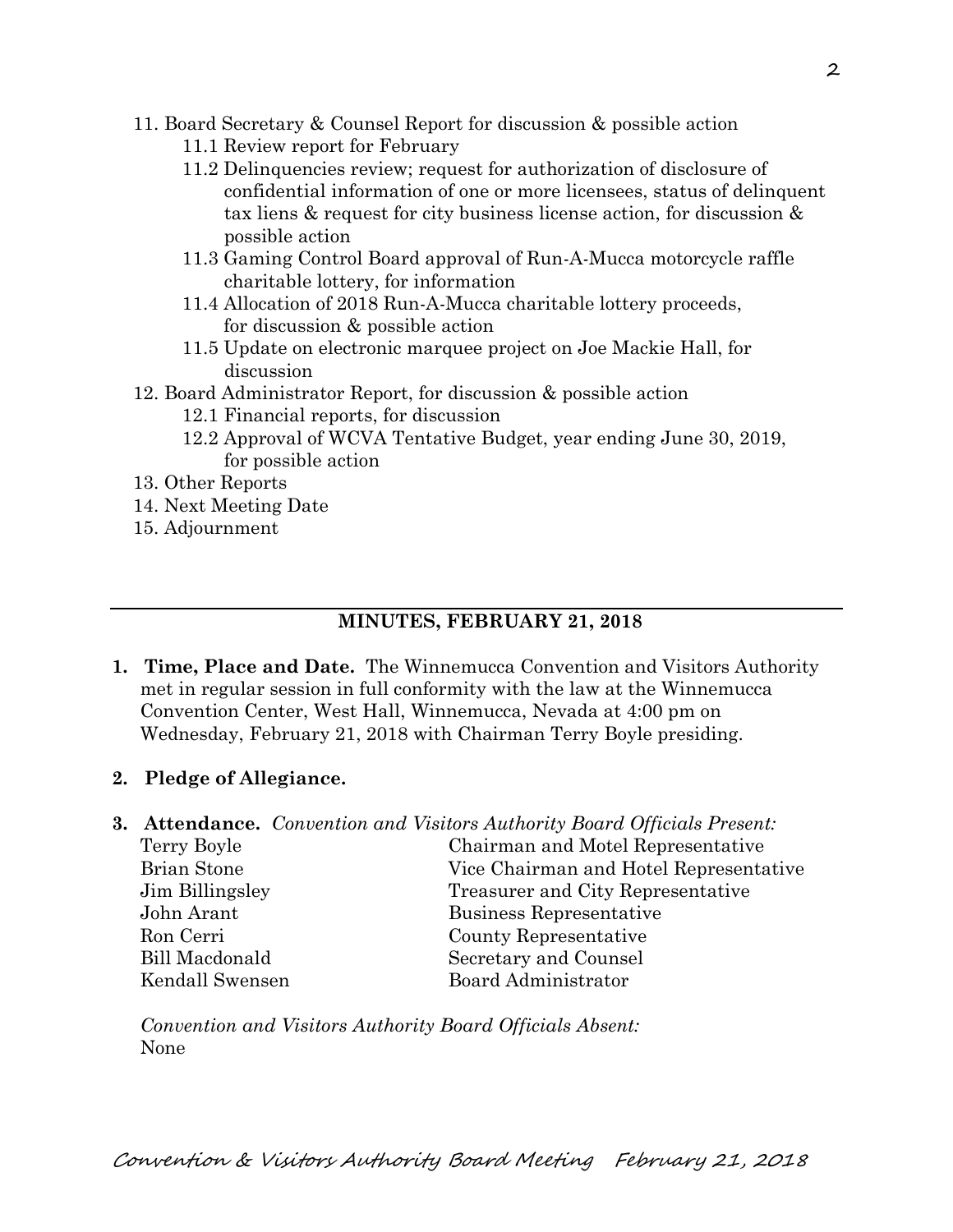*Staff Members Present:*  Kim Petersen Director Shelly Noble Administrative Clerk

*Staff Members Absent:*  None

*Others Present:* 

John Brooks Buckaroo Wrestling Lynda Sugasa Safe Haven Wildlife Sanctuary Brett Worsham No Nev Arts Council Leann Barta No Nev Arts Council

#### **4. Public Comment**

No public comment.

#### **5. Meeting Notice Report.**

Chairman Boyle reported that notice, including meeting agenda, was posted by Shelly Noble by 9:00 am Thursday, February 15, 2018 at Humboldt County Library, Court House, Post Office, City Hall and Convention Center West Hall. No persons have requested mailed notice during the past six months.

**6. Business Impact Determination.** After review of the February 21, 2018 agenda, and report by Counsel that he saw nothing in the Agenda requiring a business economic impact study or statement, *Jim Billingsley made a motion that no proposed agenda item is likely to impose a direct and significant economic burden on a business or directly restrict formation, operation, or expansion of a business. The motion carried, 4-0.* John Arant was not present for this vote.

#### **7. Minutes, Review & Action**

Prior meeting minutes of January 17, 2018. *Jim Billingsley made a motion to accept the minutes of the January 17, 2018 meeting. Motion carried, 4-0.* John Arant was not present for this vote.

**8. Claims, Review & Action** The following claims were submitted for payment and approved on February 21, 2018:

| <b>BANK ACCOUNT</b> | <b>CHECK NUMBERS</b> | <b>AMOUNT</b> |
|---------------------|----------------------|---------------|
| Nevada State Bank   | 22433-22506          | \$759,899.51  |

*Ron Cerri made a motion to approve all claims as submitted. The motion carried, 4-0.* John Arant was not present for this vote.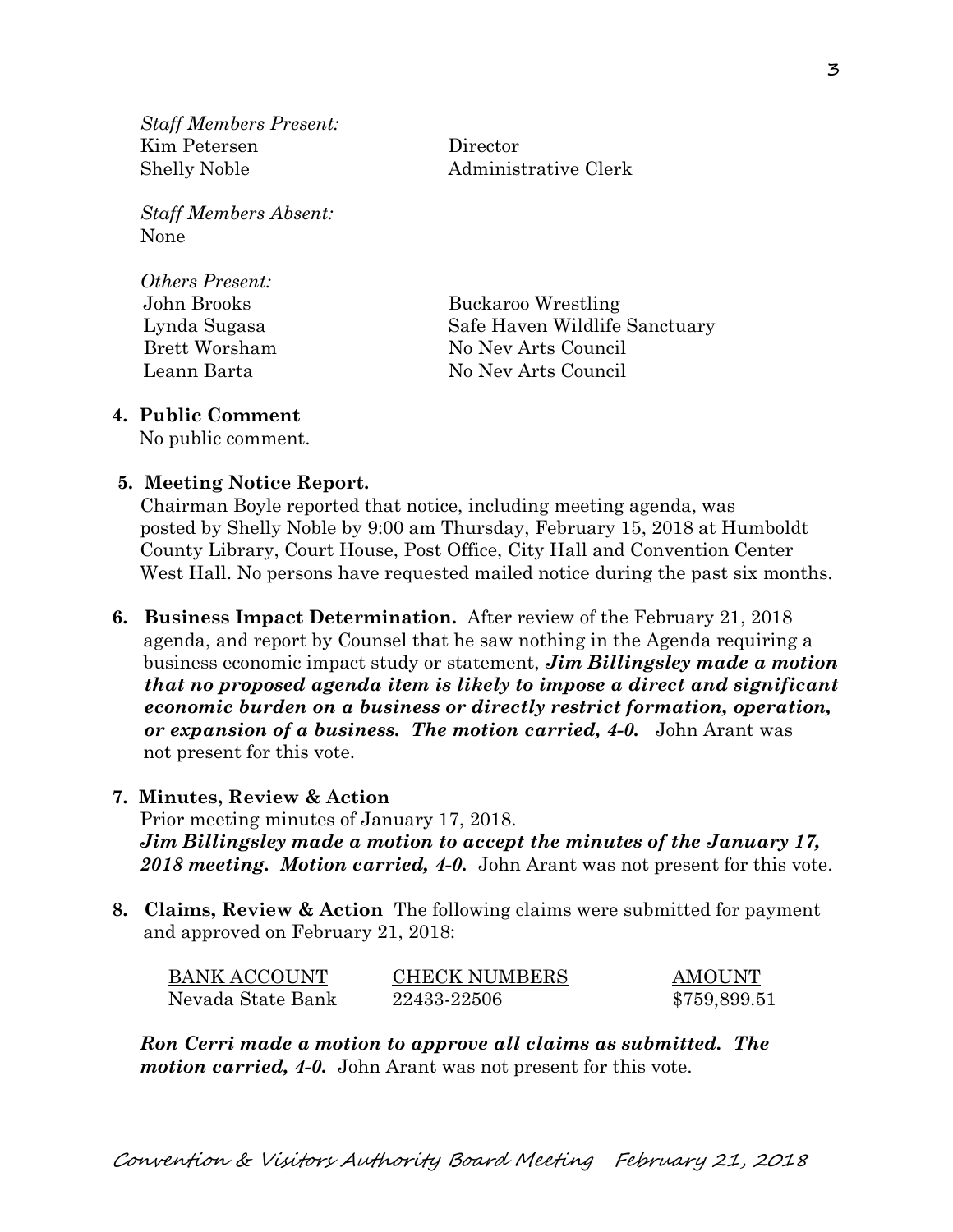#### **9. General Business, for discussion & possible action**

**9.1 Accommodations tax 9-month refund requests Miller (\$255.27), Hawkins (\$455.76), Harber (\$388.80)** 

*Terry Boyle made a motion to approve the accommodation tax 9-month refunds for Loretta Panelli Miller (\$255.27), Mary Hawkins (\$455.76), Michael Harber (\$388.80).2). Motion carried, 4-0.* John Arant was not present for this vote.

## **9.2 Lynda Sugasa, Safe Haven Wildlife Sanctuary Annual Fundraiser, May 19, 2018, request for Cooperative Funding, for possible action**

Lynda is, again, requesting assistance to fund the entertainment (Antsy McClain and the Trailer Park Troubadours) at their event. The amount originally requested was \$2,200 but she has been able to secure some other sponsors, so today she is requesting \$1,500. At this level, WCVA would get a sponsor table and Lynda is hoping to see some board members attend. She also invited the board to come out for a tour to see the animals and all the improvements they have made over the past several years. Please call ahead if you would like a tour so they can have staff available. *Jim Billingsley made a motion to approve a \$1,500 grant for the Safe Haven Wildlife Sanctuary's Annual Fundraiser, May 19, 2018. Motion carried, 5-0.*  Lynda will get event tickets to the Convention Center office. Please let Shelly know if you are interested in attending.

#### **9.3 Kent Arrien, Humboldt County Shooting Park, request for Cooperative Funding, for possible action**

Kent is not here today but since this is their annual request for funds to assist with general maintenance of the shooting park, board members wanted to go ahead and take action on his request. *John Arant made a motion to approve a \$1,500 grant to be used by the Humboldt County Shooting Park for general maintenance. Motion carried, 5-0*

### **9.4 John Brooks, Buckaroo Wrestling Club's High Desert Challenge, February 16 & 17, 2018, request for Cooperative Funding, for possible action**

At last month's meeting, Jim informed this board that this year's High Desert Challenge was going to be much larger than it has in the past. For this reason, John has had to hire the wrestling group out of Reno to run the tournament, which cut into his funds for awards. We pay the facility fees for this event, but John was unaware that he could request additional funding. Jim encouraged him to make this request even though the event is over for this year. John reported that the number of participants wasn't as high as he had anticipated, but it was still double what he usually sees at this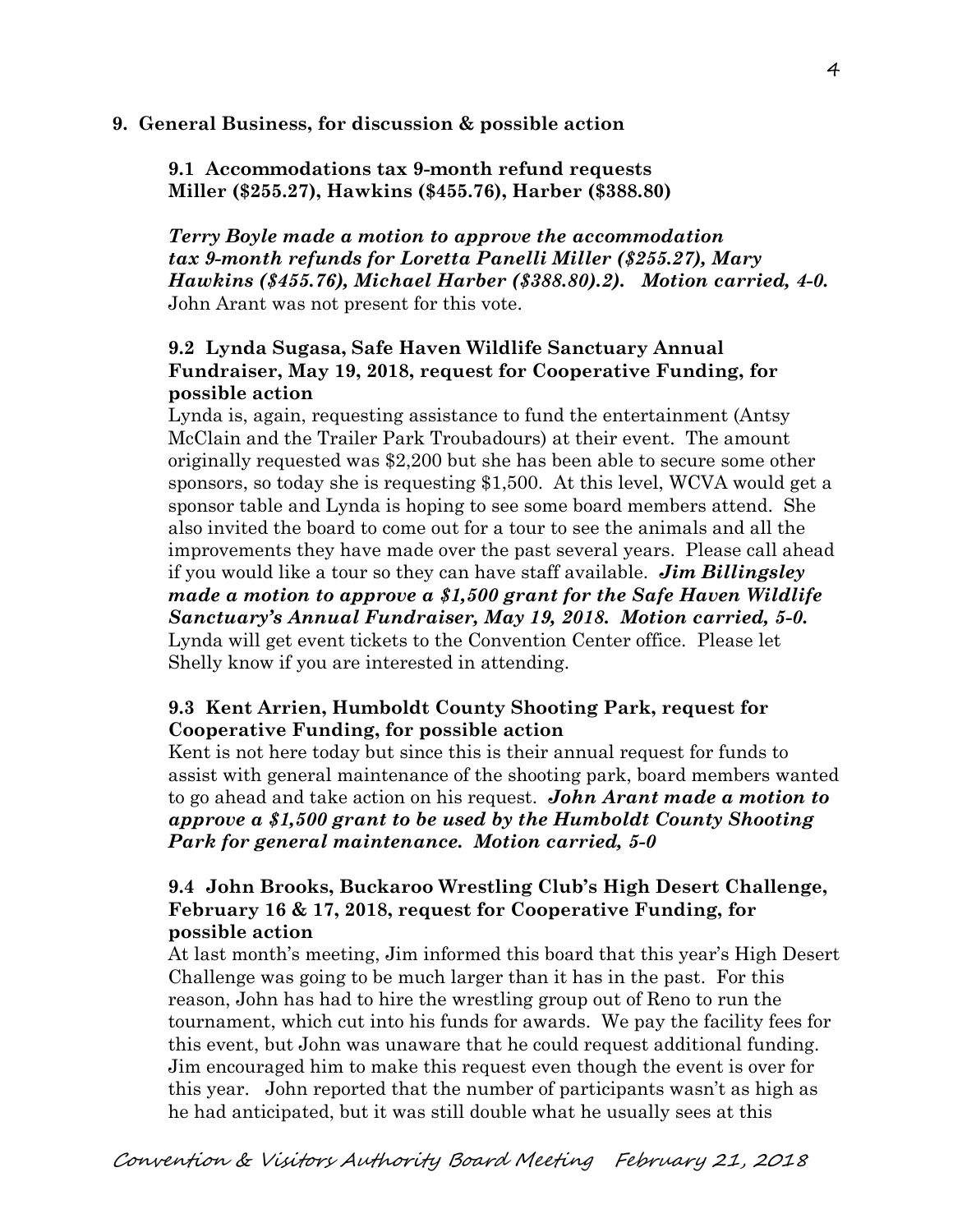tournament, approximately 400 wrestlers. Wrestlers and their families were impressed with the tournament and he expects that next year it will be even larger. John is requesting \$3,000 to help offset the cost of bringing the Reno group to run the electronics and also to assist with quality awards. The board agreed that this is a good event for the community and would like to see it grow. *John Arant made a motion to approve a \$3,000 grant to the Buckaroo Wrestling Club to assist with expenses incurred for the High Desert Challenge. Motion carried, 5-0.* 

## **9.5 Bryan Waters, Humboldt River Friends of NRA Fundraising Banquet, May 12, 2018, request for West Hall facility grant, for possible action**

Bryan was not in attendance today and so the board discussed whether or not to take action on this request since they like to speak with a representative of groups requesting these types of grants. Ultimately, *Terry Boyle made a motion to approve a \$600 West Hall facility grant for the FNRA Fundraising Banquet, May 12, 2018. Motion carried, 5-0.* FNRA is responsible for any other customary Convention Center charges. Also, if any future requests are made the board would like someone from this group to attend our meeting and make that request.

## **9.6 Brett Worsham, No Nev Arts Council "The Last Gold Run", September 7-9, 2018, request for West Hall facility grant, for possible action**

Brett Worsham and Leann Barta from the Northern Nevada Arts Council (NNAC) are here today to request the use of the West Hall for a theatrical performance that they hope will be the first of many. It will be a history of Jarbridge titled "The Last Gold Rush". It will utilize live action, music and documentary footage to tell the story of this country's last gold rush, which took place in the northern Nevada region near Jarbridge. The performances here of this play will be the first ones but they will also be performing in Virginia City and Elko. Their budget shows how expensive it is to produce something like this so there will be a \$15-20 ticket price to attend. *Terry Boyle made a motion to approve a \$1,800 West Hall facility grant for the Northern Nevada Arts Council's production of "The Last Gold Rush", September 7-9, 2018. Motion carried, 5-0.* NNAC is responsible for any other customary Convention Center charges.

# **9.7 Destiny Crane, Xtreme Barrel Race, July 30-August 5, 2018, request for Cooperative Funding, for possible action**

Kim recently met with Ms. Crane to discuss bringing this event here. It has been in Reno for several years. Destiny was in town a few weeks ago to tour the new pavilion and was very impressed. She is looking forward to moving the event here. Her request is for a \$10,000 grant plus facility fees at the WEC. Kim is proposing a 2-year commitment which would include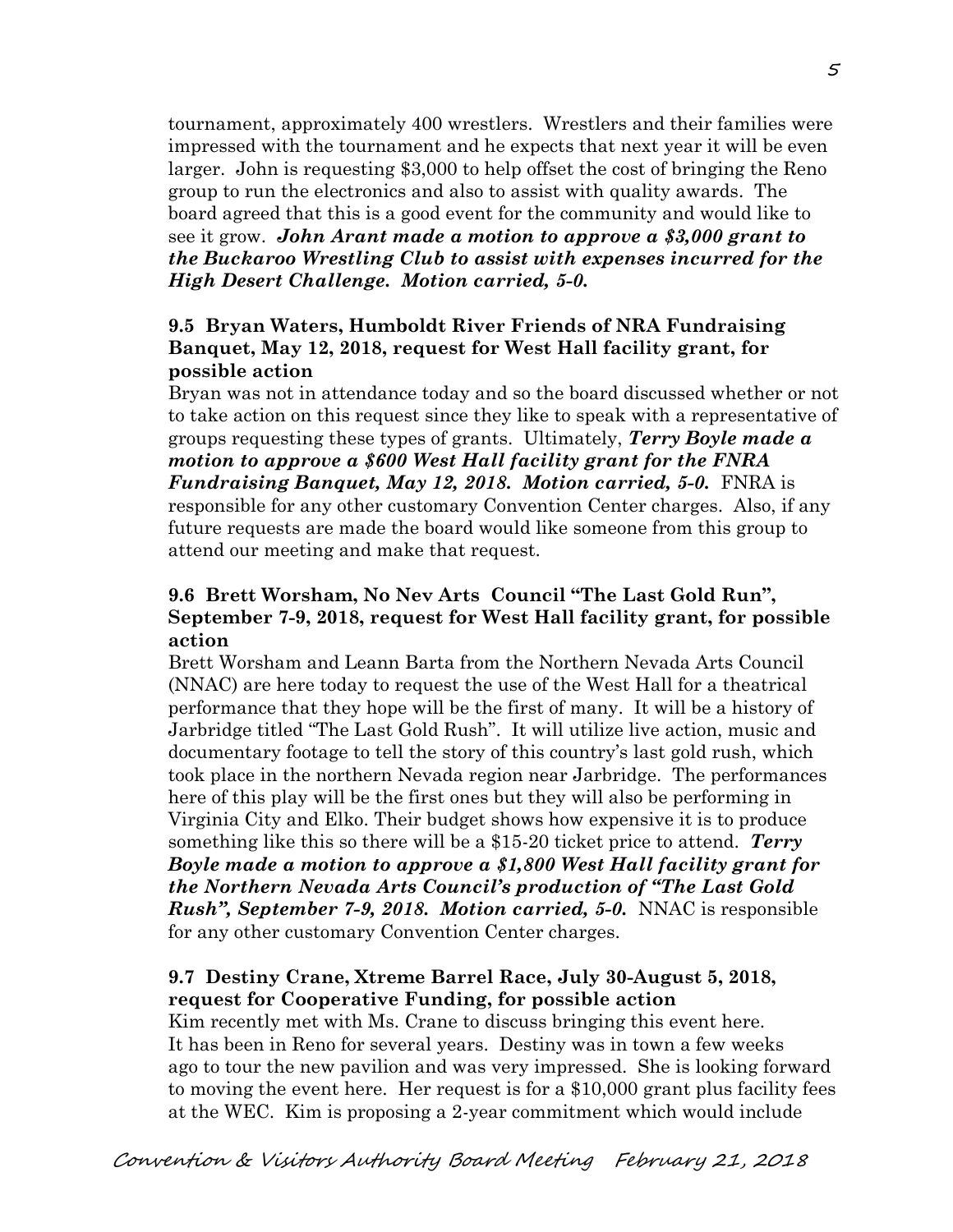\$6,000 annually along with payment of WEC facility fees each year. The grant funds would be used as added money for the competitors. A rental fee has not been established for the new pavilion, but Kim estimates it will be \$600/day. Destiny will have her staff coming in on July 30, but the barrel race will run from August 2-5. *John Arant made a motion to approve a \$6,000 grant plus WEC facility fees each year for two years for the Xtreme Barrel Race. This year's dates are July 30-August 5, 2018. Motion carried, 5-0.* 

## **9.8 Donation to City of Winnemucca Special Events Fund, for possible action**

For the past several years, this board has approved this donation to the city to help offset additional expenses incurred due to some of our events. The board is aware that this does not even come close to covering the actual costs but want to show that the do appreciate all the help the city provides. *Brian Stone made a motion to approve a \$10,000 donation to the City of Winnemucca Special Events Fund. Motion carried, 5-0.*

#### **10. Director's Report.**

#### **10.1 Financial reports on WCVA events**

The bank reconciliations for Ranch Hand Rodeo and Tri-County Fair were included in the board packets for review.

## **10.2 Approval to dispose of surplus property – 1969 Ford refrigerated truck, VIN COOLUF70606, for possible action**

Several years ago the WCVA had a Model Dairy truck donated to them to be used to hold ice at special events. It never really worked very well and has been sitting, unused, at the Winnemucca Events Complex for many years. Kim would like to utilize the county's process to dispose of it. *John Arant made a motion to approve the disposal of the 1969 Ford refrigerated truck, VIN COOLUF70606 by utilizing the county's surplus process. Motion carried, 5-0.*

## **10.3 Update on Winnemucca Events Complex building project, for discussion**

The new pavilion is coming along very quickly and Kim encouraged board members to go out and look at it. Power and heaters have been installed and the line for natural gas is dug. The swamp coolers are in and doors are being installed. The fire alarm/system is being fine-tuned. The building inspector will be giving us a temporary occupancy permit for the RHR Barrel Bash next week and Kim has been contacted by prospective event producers, who will be in town for the Ranch Hand Rodeo, that they are interested in seeing the new facility and how it can be used.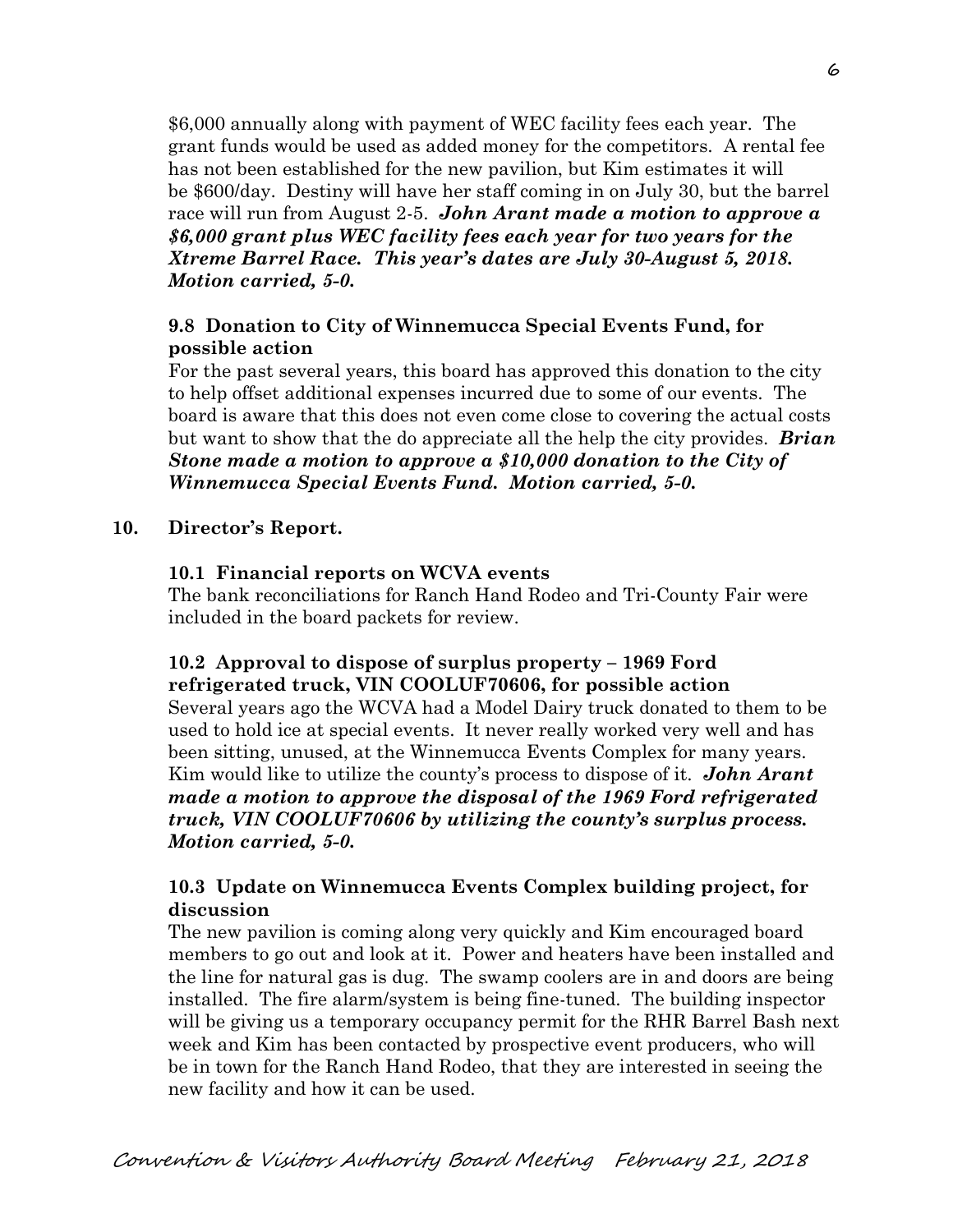### **11. Secretary and Counsel, Monthly report, for discussion & possible action**

## **11.1 Review report for February**

Bill's report was included in the meeting packets available online.

### **11.2 Delinquencies review; request for authorization of disclosure of confidential information of one or more licensees, status of delinquent tax liens & request for city business license action, for discussion and possible action**

The tax liens were prepared and recorded on January 30, 2018. The liens remain in effect for two years and have to be foreclosed by lawsuit before January 30, 2020. Copies were mailed to the motels owners listed on our room tax license applications. Copies were also sent to the Deed of Trust holders on these properties.

# **11.3 Gaming Control Board approval of 2018 Run-A-Mucca motorcycle raffle charitable lottery, for information**

Our application has been approved and we can now start to sell raffle tickets.

# **11.4 Allocation of 2018 Run-A-Mucca charitable lottery proceeds, for possible action**

Last year there were no proceeds from the motorcycle raffle but we must anticipate that this year there may be so this board needs to determine how these proceeds will be distributed. Past designations have been to LHS Drug Free Graduation, Cody Louk Youth Wrestling, high school basketball tournaments, community blood drives and the annual Lions health fair. Bill will prepare a resolution for next month's meeting designating Drug Free Graduation, Cody Louk Wrestling and the community blood drives equally split any proceeds from the 2018 Run-A-Mucca lottery.

# **11.5 Update on electronic marquee project on Joe Mackie Hall, for discussion**

Kim continues to work on the necessary bid specs for this project, but with Ranch Hand Rodeo coming up next week, he has not been able to devote much time to it lately.

# **12. Board Administrator.**

# **12.1 Financial Reports, for discussion**

Room tax cash collections were up again for December and are up 11% for the year.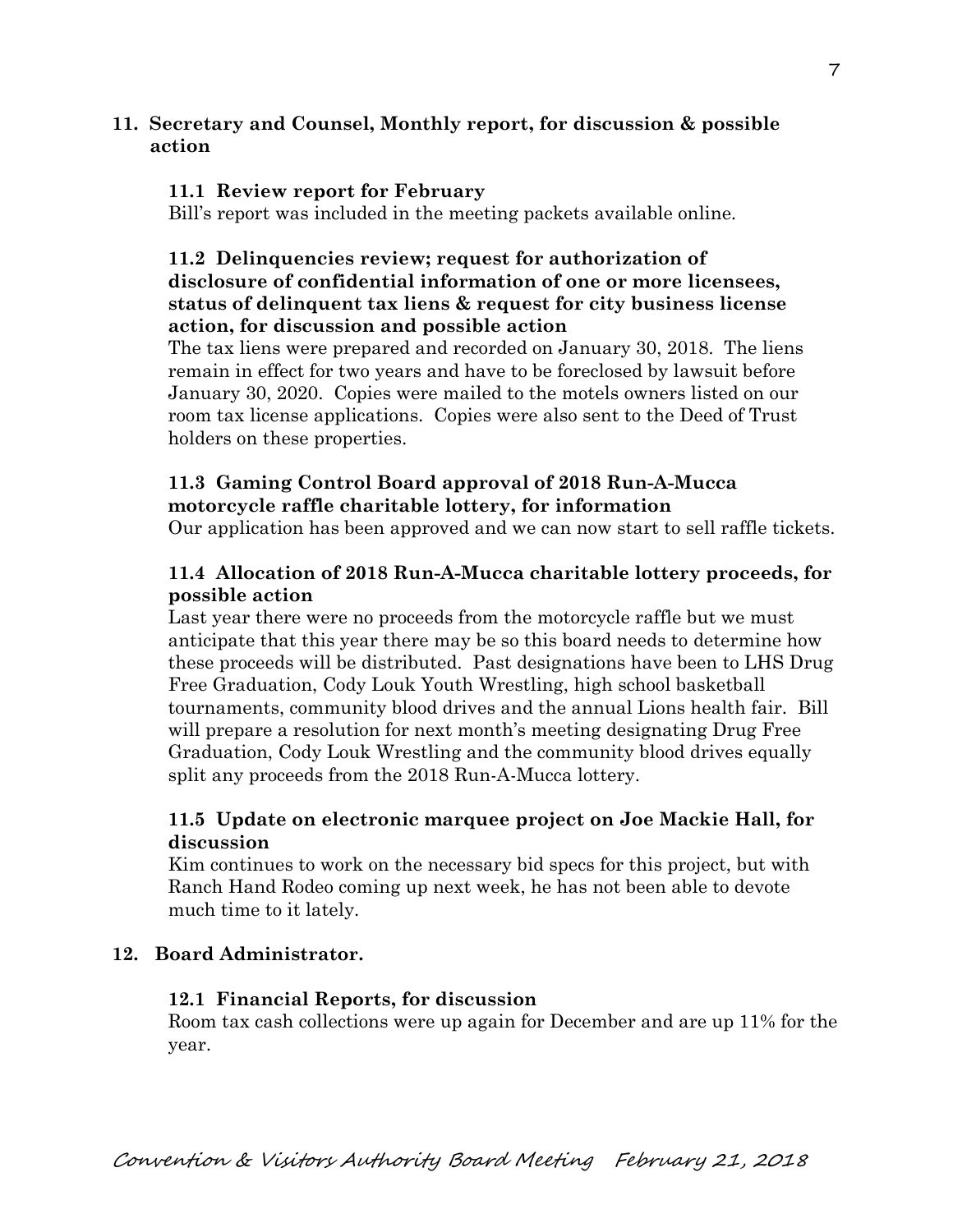### **12.2 Approval of WCVA Tentative Budget, year ending June 30, 2019, for possible action**

Kendall and Kim have worked on next year's tentative budget. Copies were distributed to board members today. As in past years, they have taken a conservative approach when preparing this budget. One change to that budget is that the significant insurance receipts we had this year will not be available in the next year. This tentative budget must be approved at the March meeting and then filed with the state. If any board members have questions or would like to discuss any of the numbers, please contact Kendall. *Jim Billingsley made a motion to accept the WCVA tentative budget for year ending June 30, 2019 as presented. Motion carried, 5- 0.* Bill will prepare a resolution reflecting this action for the board's signatures at next month's meeting.

#### **13. Other reports**

#### **13.1 Department of Taxation meeting**

Kendall reported that he attended the meeting with the Department of Taxation on January 30, 2018 and that it went very well. We are in compliance with all NRS at this time.

#### **13.2 NIAA State Tournament**

We have been notified that the 2019 Nevada high school wrestling tournament will be here next February. It has been several years since this tournament has been held here and we are looking forward to it. This is a very large event that is a great boost for our community.

#### **13.3 Upcoming events**

Kim reminded the board that on the weekend immediately after Ranch Hand Rodeo we will be hosting our second archery tournament in the Event Center. And then we go right into the Underground Mine Rescue Competition at the Event Center. These are both good events for March, along with the annual Shooting the West Photography Symposium

#### **14. Public Comment**

None.

**15. Regular Business. Next Meeting. The Board confirmed the next regular meeting date of Wednesday, March 21, 2018, 4:00 pm.** 

**16. Adjourn.** *John Arant made a motion to adjourn this meeting. Motion carried, 5-0.*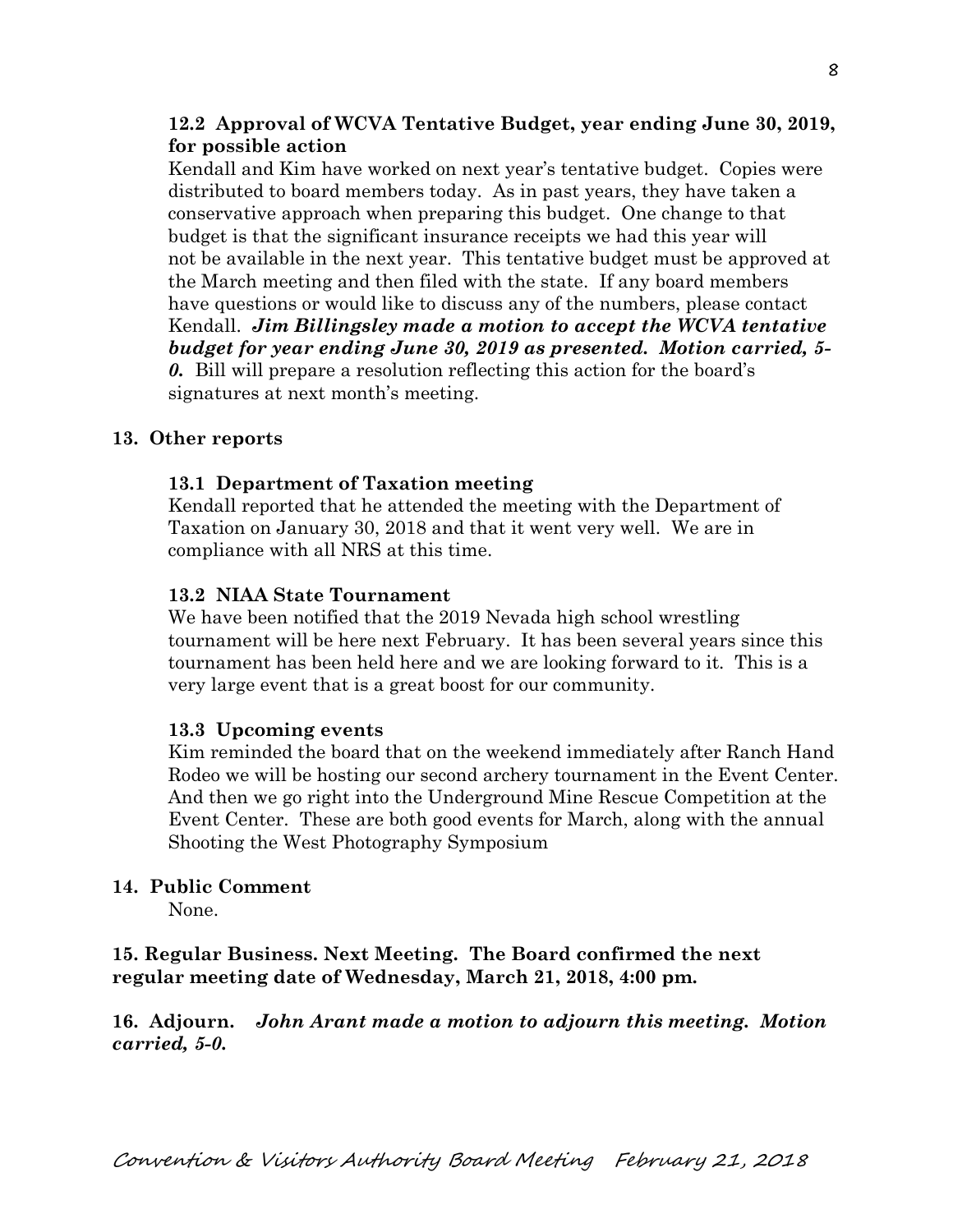The meeting was adjourned at 5:15 pm to the next regular meeting, or to the earlier call of the Chairman or to the call of any three (3) members of the Board on three (3) working days notice.

Respectfully submitted,

Shelly Noble

APPROVED ON \_\_\_\_\_\_\_\_\_\_\_\_\_\_\_\_\_\_\_\_\_\_\_\_\_\_\_\_, 2018

As written\_\_\_\_\_\_\_\_\_\_\_\_\_\_\_

As corrected

Winnemucca Convention & Visitors Authority Board

TERRY BOYLE BRIAN STONE Chairman and Vice Chairman and Motel Representative Hotel Representative

 $\_$  ,  $\_$  ,  $\_$  ,  $\_$  ,  $\_$  ,  $\_$  ,  $\_$  ,  $\_$  ,  $\_$  ,  $\_$  ,  $\_$  ,  $\_$  ,  $\_$  ,  $\_$  ,  $\_$  ,  $\_$  ,  $\_$  ,  $\_$  ,  $\_$  ,  $\_$  ,  $\_$  ,  $\_$  ,  $\_$  ,  $\_$  ,  $\_$  ,  $\_$  ,  $\_$  ,  $\_$  ,  $\_$  ,  $\_$  ,  $\_$  ,  $\_$  ,  $\_$  ,  $\_$  ,  $\_$  ,  $\_$  ,  $\_$  ,

\_\_\_\_\_\_\_\_\_\_\_ \_ \_\_\_\_\_\_\_\_\_\_\_\_\_\_\_ \_\_\_\_\_\_\_\_\_ \_\_\_\_\_\_\_\_\_\_\_\_\_\_\_\_\_\_ JIM BILLINGSLEY RON CERRI Treasurer and City Representative County Representative

\_\_\_\_\_\_\_\_\_\_\_\_\_\_\_\_\_\_\_\_\_\_\_\_\_\_\_\_\_\_\_\_\_\_

JOHN ARANT Business Representative